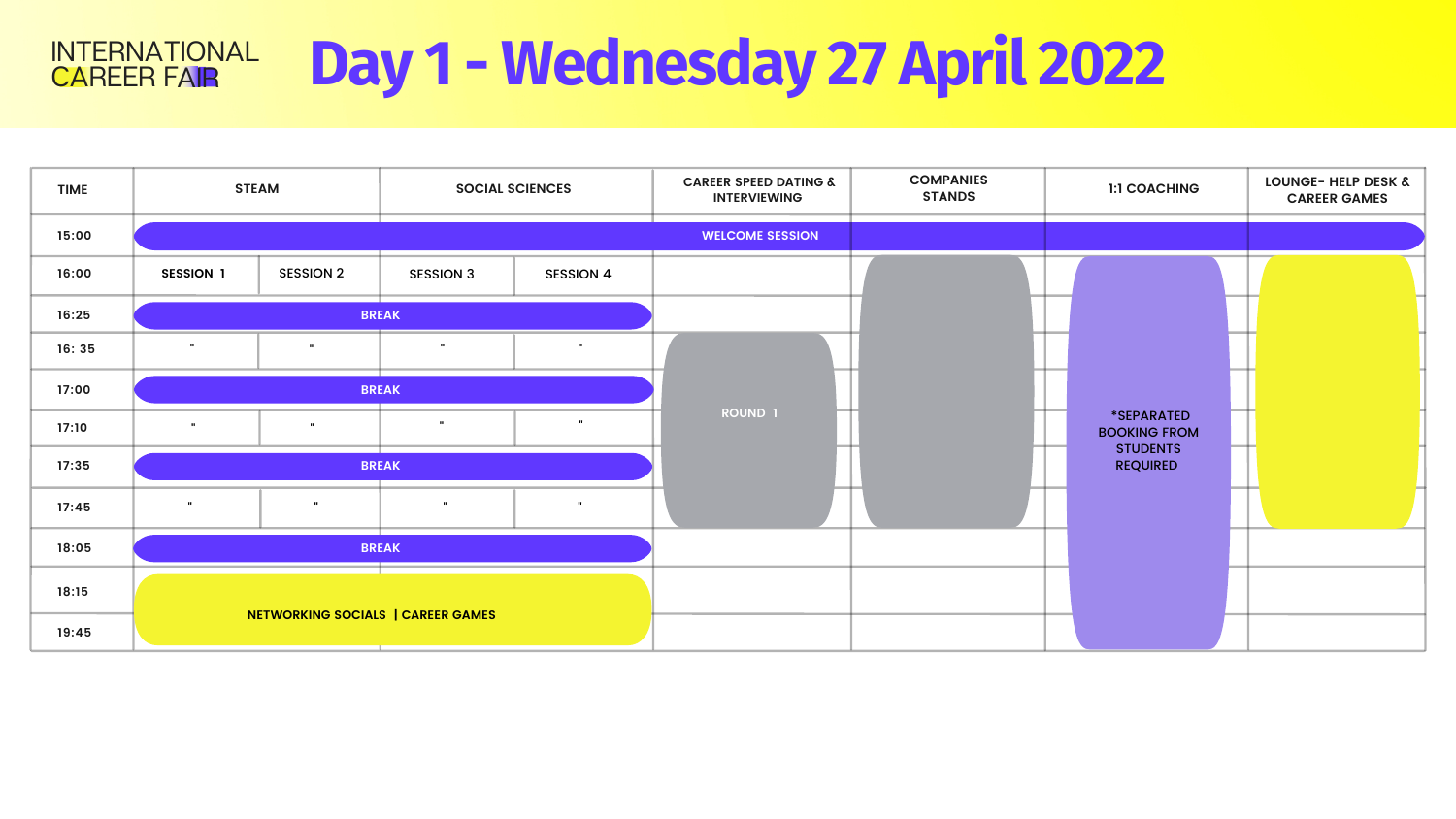| <b>TIME</b> |              | <b>STEAM</b>                              | <b>SOCIAL SCIENCES</b> |              | <b>CAREER SPEED DATING &amp;</b><br><b>INTERVIEWING</b> |
|-------------|--------------|-------------------------------------------|------------------------|--------------|---------------------------------------------------------|
| 09:00       |              |                                           |                        |              | <b>REGISTRATIONS</b>                                    |
| 10:00       | SESSION 17   | SESSION 18                                | SESSION 19             | SESSION 20   |                                                         |
| 10:25       |              |                                           |                        |              |                                                         |
| 10:35       | $\mathbf{u}$ | $\mathbf{u}$                              | $\mathbf u$            | $\mathbf{u}$ | ROUND <sub>2</sub>                                      |
| 11:00       |              |                                           |                        |              |                                                         |
| 11:10       | H            | $\mathbf{u}$                              | $\mathbf{u}$           | $\mathbf{u}$ |                                                         |
| 11:35       |              |                                           |                        |              |                                                         |
| 11:45       |              |                                           |                        |              |                                                         |
| 12:30       |              | <b>LUNCH BREAK</b>                        |                        |              |                                                         |
| 14:30       |              |                                           |                        |              |                                                         |
| 15:30       | $\mathbf{u}$ | $\mathbf{u}$                              | $\mathbf u$            | $\mathbf u$  |                                                         |
| 15:55       |              | ROUND <sub>3</sub>                        |                        |              |                                                         |
| 16:05       | $\mathbf u$  | $\mathbf{u}$                              | $\mathbf u$            | $\mathbf u$  |                                                         |
| 16:30       |              |                                           |                        |              |                                                         |
| 16:40       | H            | $\mathbf{u}$                              | $\mathbf u$            | $\mathbf u$  |                                                         |
| 17:05       |              |                                           | <b>BREAK</b>           |              |                                                         |
| 17:15       | H            |                                           |                        |              |                                                         |
| 17:50       |              | 2 NETWORKING SOCIALS   CITY TREASURE HUNT |                        |              |                                                         |

## **Day 2 - Thursday 28 April 2022** CAREER FAIR INTERNATIONAL